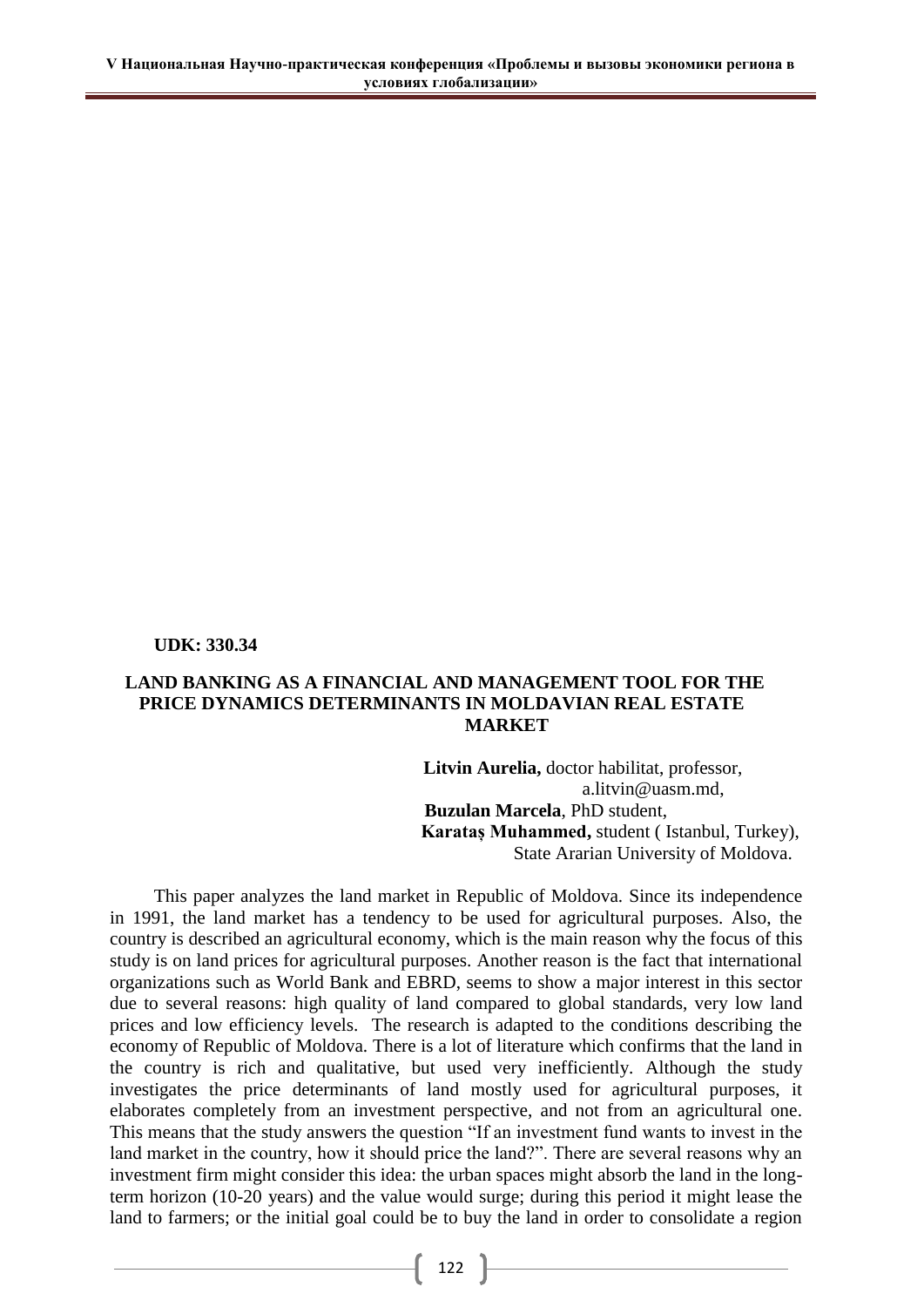and lease it to farmers, while the idea is driven by higher efficiency and decreasing the negative factors. Also, as can be observed, the variables analyzed are general from the economic activities (there are no specific agricultural details).

Generally, any market is driven by two fundamental forces: supply and demand. In a market economy, these forces establish the market price, which creates the basis for buyand-sell transactions. These fundamentals also apply in the land market. Usually the land market can be used in the following activities:

- industrial:  $\bullet$
- construction (residential/commercial):  $\bullet$
- agricultural (farming).

In the market economy, land is considered an economic good which is sold and purchased on the market of production factors. The well-functioning of the land market implies that there exists a land price which indicates the monetary value necessary to transfer ownership of a piece of land from one individual/legal entity to another individual/legal entity, through the sell-purchase document. Agricultural real estate seems to draw less interest from developed economies as commercial real estate is considered more profitable. However, for country as Republic of Moldova in a transition period, the question of land market is of primordial interest[1].

Regarding the land market for agricultural purposes, the fundamentals remain the same. The demand is driven by consumers, which in this case are mainly farmers, but also potential investors such as private individuals, public institutions, joint stock companies, private-public cooperation, corporate farmers, investment funds (which are currently not present in Republic of Moldova). The investors are driven by different motives relative to farmer's production goal: urban spaces absorption from a longer-term perspective, leasing the land, speculative motives, and change in land usage (for example, fromagricultural to residential). On the other side, the supply is constituted by existing landowners and in some cases state ownership.

The market price of land is the result of interaction between supply and demand for land, of the confrontation (negotiation) among sellers and buyers, each of them looking to get the most from the transaction. The factors determining the level and the evolution of land prices can be limited to:

supply and demand of land  $-$  the natural limitation of the quantity of land available makes the supply rigid, it being not sensitive to price variation. As a consequence, land prices evolve proportionately to the demand, to the number of people willing to invest in agriculture;

the possibility to use land alternatively: agriculture, forestry, construction, industrial;

the interest rate – buying a piece of land is an investment. As a consequence, if  $\bullet$ the interest rate is higher than the efficiency expected from using that piece of land, the investor would rather deposit his money in a bank, thus influencing the demand for agricultural land;

the increase in the demand for agricultural products determines an increase in the demand for agricultural land, thus increasing their prices.

Given the fundamental market model, when these forces meet, the land market price is created. In developed, well-functioning market economies, this price is also considered the optimal price, which governs an effective buy-and-sell transaction system. This allows for the market value to be usually equal to the investment value  $(MV = IV)$  and most of the participants to be marginal. This study aims to discover this optimal land price, and the casual factors which influence this price. But, it is adapted to an economy in a transition period, such as Republic of Moldova. Since it has an under-developed economy, the market mechanism is ill-functioning. This means that the market value is almost never equal to the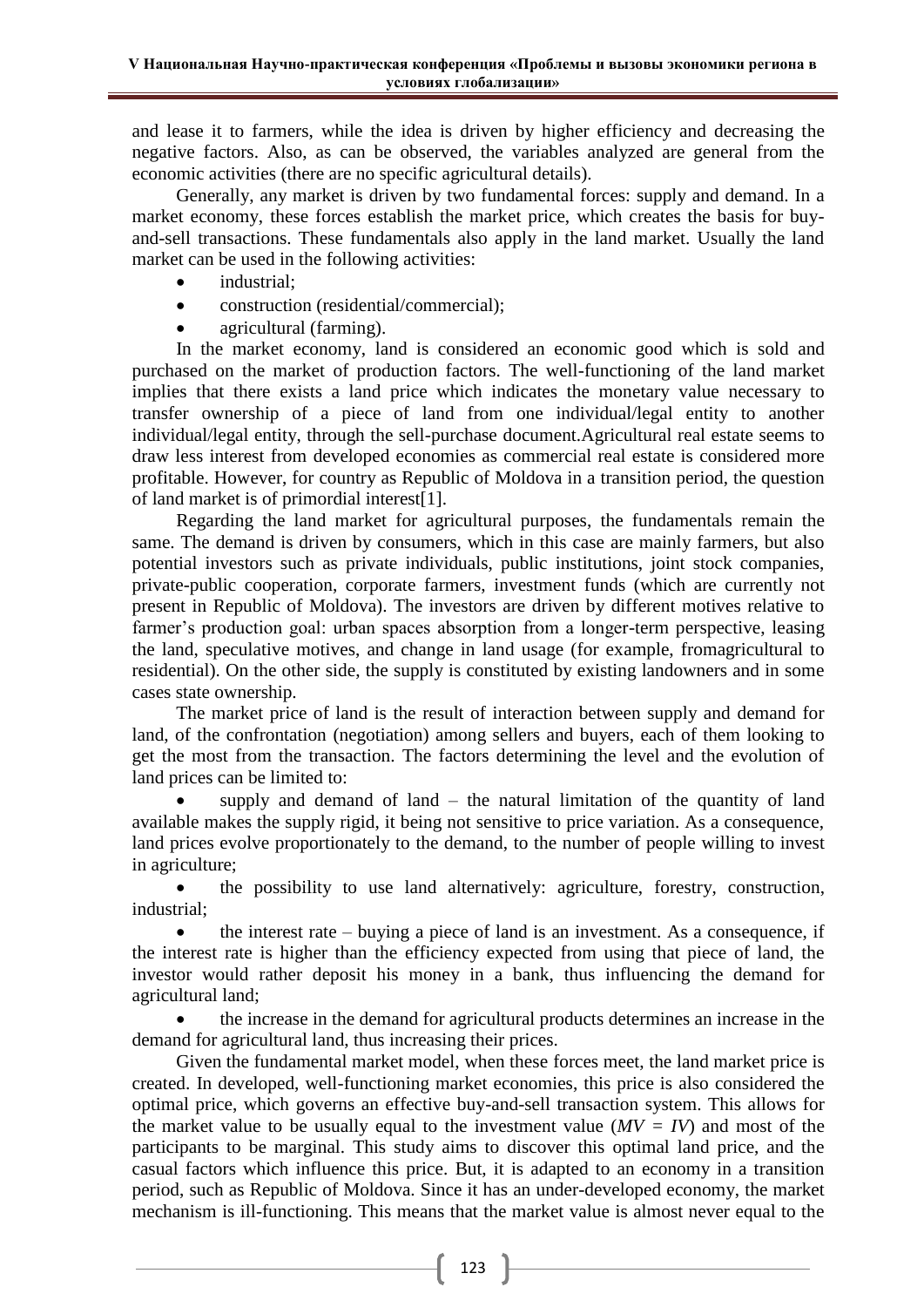investment value (MV  $\neq$  IV), and the majority of participants are described as intramarginal. As a consequence the system for buy-and-sell transactions is broken and ineffective. The market is also described by an imperfect competition. Many Central- and Eastern European countries went through the land privatization processes, or so called land reforms. In most of them, the land reform has created a class of individual, small landowners. Thus, from the former collective state farms were created numerous fragmented smaller scale landowners. During this period, the markets in these countries were characterized by an imperfect competition. At the same time, transaction costs were a major issue, which comprises dealing with inheritance and co-owners, acquiring information on land, bargaining costs, asymmetric information, dealing with regulations. The combination of imperfect competition and transaction costs has a strong influence on land prices. This is also characteristic for Republic of Moldova

In 1998, the National Land Program (NLP) in Republic of Moldova initiated the privatization of "old" collective state ownership of land holdings. As a result, the share of state ownership has decreased from 100% in 1990, to less than 15% in 2015. Each landowner received (due to the NLP program) an average of  $1.3 - 1.4$  hectares of land. Adding the average household area of  $0.3 - 0.4$  hectares, the distribution produced fragmented individual landowners of less than 2 hectares. Thus, land fragmentation in Moldova has two specifics: small size of each owner and land ownership of multiple parcels due to the equity-driven process of land privatization. Like for other Eastern European countries, the whole process of LLP in Moldova has created a class of small and fragmented landowners. Less than 50% of them used the land independently, while the other leased it to cooperatives, LLPs and Joint Stock companies. According to World Bank Study, half of land in Moldova is in parcels smaller than 10 hectares. The corporate farms have as average of  $500 - 800$  hectares. Almost one million hectares of land was distributed to 600,000 people. Given a population of approximately 3 million, the large number of landowners combined with the small average size proves the extent of fragmentation as a result of the land reform  $\lceil 2 \rceil$ .

Generally, there are several specific features attributable to a country, or a group of similar countries. It is worth mentioning at least several for Republic of Moldova, which might assist with results interpretation:

according to local experts, the "real" transaction prices are not declared, especially when the transacted area is of significant size. This fact is related to the whole illfunctioning system of public administration, cultural values, corruption and other factors. This effect spreads in all sectors of real estate. As a result, the official records of transaction at the Cadastral Agency in Moldova do not reflect the real market prices mainly due to evasion of taxes, low level of trust in associations, decrease the transaction commissions;

although the holding of landowners comprise on average several parcels of land, they prefer to view them as a single one. This signifies that transactions regard not a single parcel, but all of them. The landowners would prefer to sell all of their parcels. This can also be concluded from the answers of interviewed respondents: they mentioned investments, number of employees as a total number;

the land reform created a lot of independent, small landowners (as previously explained). But the reform lacked a proper mechanism for land usage. According to the Academy of Science survey, the primary reasons for not developing the land are: insufficient labor, lack of finance, non-profitable activity and lack of machinery;

while the legislation provides opportunities for foreign investors in land for residential or commercial use, the law on land for agricultural use has several drawbacks. Currently, the investors can be only residents of Republic of Moldova, with no partnerships with foreign institutions or foreign capital. This creates considerable obstacles for land development. Combined with an inefficient and ineffective land usage, the whole land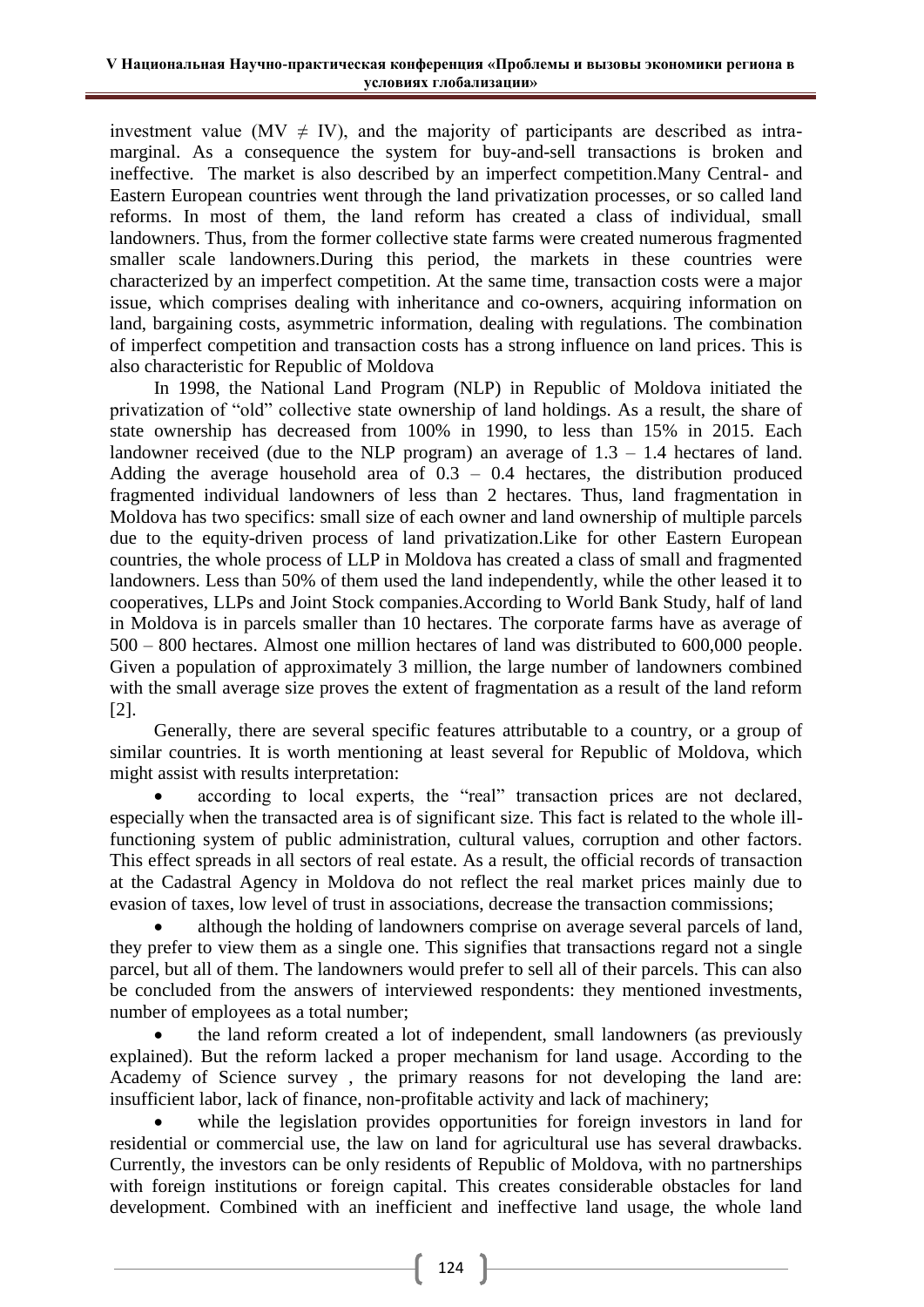market system has remained at an early development phase for many years, or to be more precise for 14 years. The developed countries can afford this strategic reasoning, while an economy in a transition period has nothing but to gain from opening more its land market  $[3]$ .

Generally, the investment cycle of the land real estate market has four phases. Each stage could be analyzed as a separate investment described by its specific timeframe, risks/return and costs. Although the phases might overlap, the value might be added at each of them. The stages are the following:

Land in its raw form  $-$  the investment opportunity is based on purchasing land 1. which is not designated for any development and holding it until demand creates a development opportunity. The usual holding period is from four to six years. The risks are related to public policy, significant economic disturbances, and demographic shifts. The return is mostly based on land appreciation.

 $\overline{2}$ . Pre-development and approval – represents purchasing land and entitle it through necessary legislative procedures for a specific project/use. Respectively, the land might be sold or developed after entitlement. The costs for this stage could be high. Most of the expenses concerns obtaining approvals, attorney fees, engineering. The timeline for this phase depends on each country, and varies from six months to several years. The return, or the value added, should include not only the original cost of land, but also the costs associated with approval and a profit for taking the risks.

 $3.$ Development – this stage usually involves purchasing the land (with already obtained permits) and start development/construction. It also includes obtaining pre-lease agreements or pre-sales. The period is shorter than other phases, from 6 months up to 2-3 years. However, there are a lot of required expenses, such as: marketing campaign, expertise fees, environmental and architectural studies, human resources and overhead expenses. An important step is to manage well the risks, which comprise market downturns, public policy changes, and tenant/lessee risks. The return varies mostly on market conditions and country's specifics.

 $\overline{4}$ Income Generation – represents purchasing the land from previous phase (development), an asset which generates stable cash-flow. The maintenance costs are the main expenses. The risks are related to market conditions, and general factors which influence the real estate market. The return depends on the sector of the real estate.

Any investment can be evaluated using the fundamental net present value model, which also applies in the land market. However, the period between pre-developed and growing phases of land dynamics is considered long-term. Also, it is very difficult to estimate the future income and discount rates associated with a particular parcel of land. Too many uncertainties make any model unreliable as the expectations are completely subjective. The land market in Moldova could be considered in undeveloped phase. Thus, the investment opportunities are great. Several statistics about comparable countries demonstrate this fact: the average price for 1 hectare of land was 10.3 thousand MDL (in 2017) in Moldova representing almost 675 EURO (at average exchange rate for 2017), which is much lower than the average price of a hectare of land in many other European countries. For example, average price of land for 1 hectare (in Euro): Netherlands – 14.800 France – 8300 Belgium – 8500 Slovakia – 6000 Russia – 2000 Moldova – 675 However, the 675 Euro for one hectare are the average price for the whole Republic. The situation is completely different when looking at prices close to urban areas, especially the capital of the country.

The state policy regarding land development, which currently functions only through re-parceling projects, has proven to be inefficient. After the re-parceling pilot project, which was implemented with the help of the World Bank in 6 rural communities from the Republic of Moldova, the number of land parcels has been reduced from 7200 to only 5500 at the cost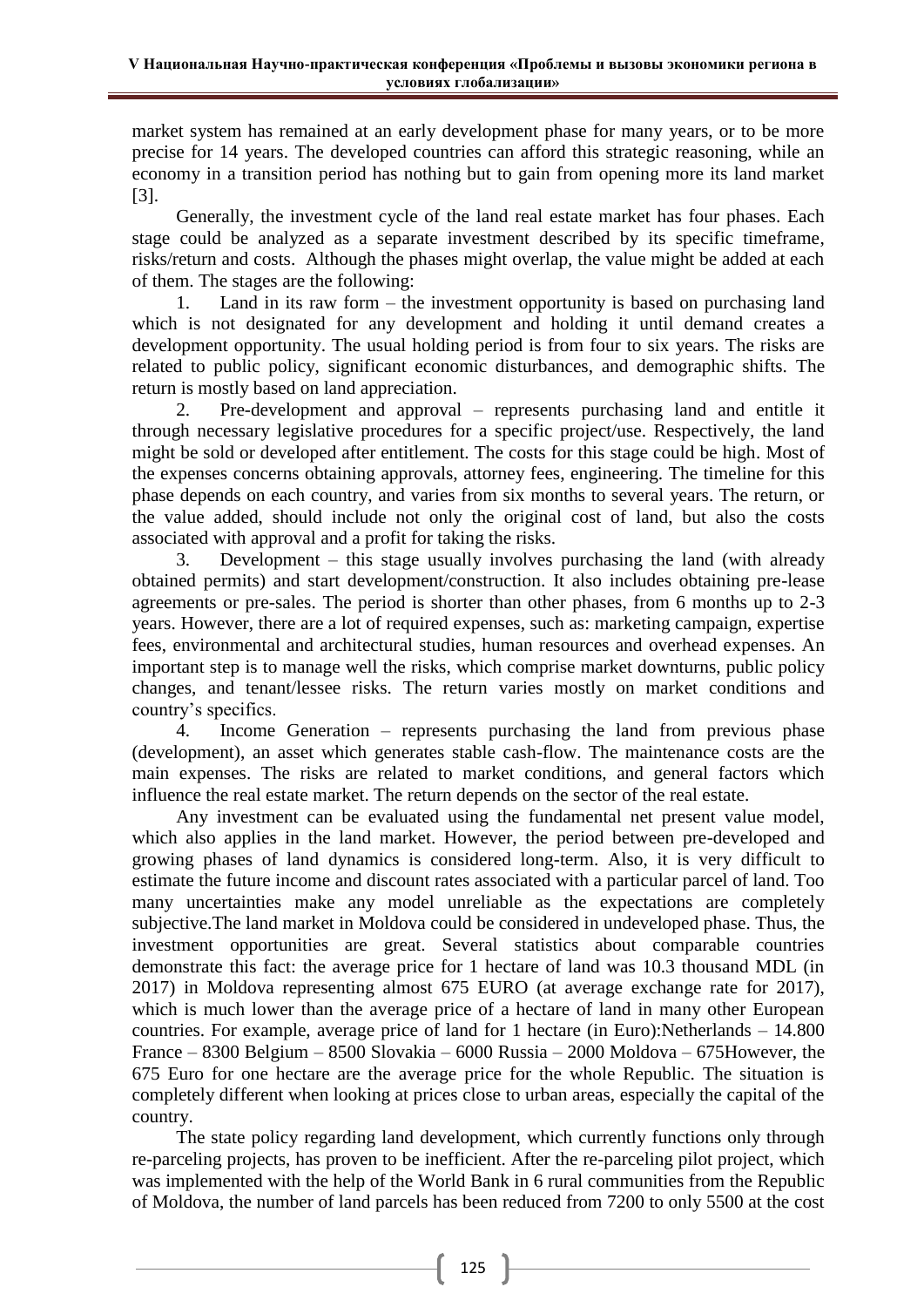of approximately 1 million dollars. The sum of money spent is excessive when comparing to the modest results that have been achieved. Also, the high transaction costs and noneconomic motives can reduce the dynamic of the land market. This is why it is necessary to examine other, more efficient ways of land development, which have been successfully employed in more developed international countries [4].

In order to accelerate the development of land market, an important financial and management tool is proposed, by introducing a new player on the land market in Republic of Moldova (which is currently not present). The land banking (or land bank) is apparently an important mechanism present in many European countries for improving the whole system of land markets. This player has a significant contribution in several aspects of the land market: improving the planning and development, a more reliable transaction system, higher liquidity and financial resources, more available information. There are 3 main categories of land banking:

Land banking as a developer. This category is mainly used by private investors, L. when it is necessary to change the land usage of an area. Thus, the main goal is to offer an efficient transition mechanism. It is possible for the new activities to be related to commercial real estate (from agricultural to urban), town expansion, nature, recreation, etc. This land banking system can also be used in reconstructed areas. The rotation of the used land takes place more in the suburbs of the big cities. This category is also linked to the practices called speculations. Someone buys land with the goal that the planned areas of the municipalities will allow changing the destination of the land after a period of time. Usually, the land value surges when the main activity changes from agricultural to commercial (construction). As a result, it is considered one of the most profitable investments in the world. When someone sells the land at the right time (after a long-term period), he gains a profit. Thus, in this case, the land banking is an opportunistic investment. The state can also use this instrument to make sure that its goals will be attained.

 $\Pi$ . Financial Instrument. The land bank offers the possibility to lease land for a long period of time to farmers or other organizations for preserving the landscape. It is long-term mechanism to finance the land. The land bank functions as a financial instrument due to insurance of different payments for a long period of time. Up to the end of the `80s this category existed for a short period of time, especially for regulating the land banking activity. The land and was bought by the state and leased for long periods of time (usually 26 years).

III. Exchange land banks. The land bank represents a mechanism through which land is bought to be temporarily kept for the subsequent exchange of land. This form of land bank has already been practiced for a long time. The bank owns land which is then exchanged with land in proximity to that of other land owners, in order to be used more efficiently. Traditionally, this kind of banks operates only in areas of agricultural land consolidation. Also, these institutions operate in rural areas and in areas concerned with green spaces. For this kind of land bank, the exchange of land is quick, diminishing the need for the financial aspect.

From an investment perspective, the first two categories seem more appropriate. A mixed category between the first two should be considered as a new financial and management tool. This mechanism is proposed to be considered by local administration and interested future studies.

Conclusions: This research briefly introduces the fundamentals of the land real estate market, briefly describing the main characteristics in Republic of Moldova. The most developed sector is the land for construction purposes in the biggest cities, especially in the capital of the country. Although many international studies show that the land is rich and qualitative relative to global standards, the price is non-comparable. This means that the development and income generation phases are not appropriately implemented. Several